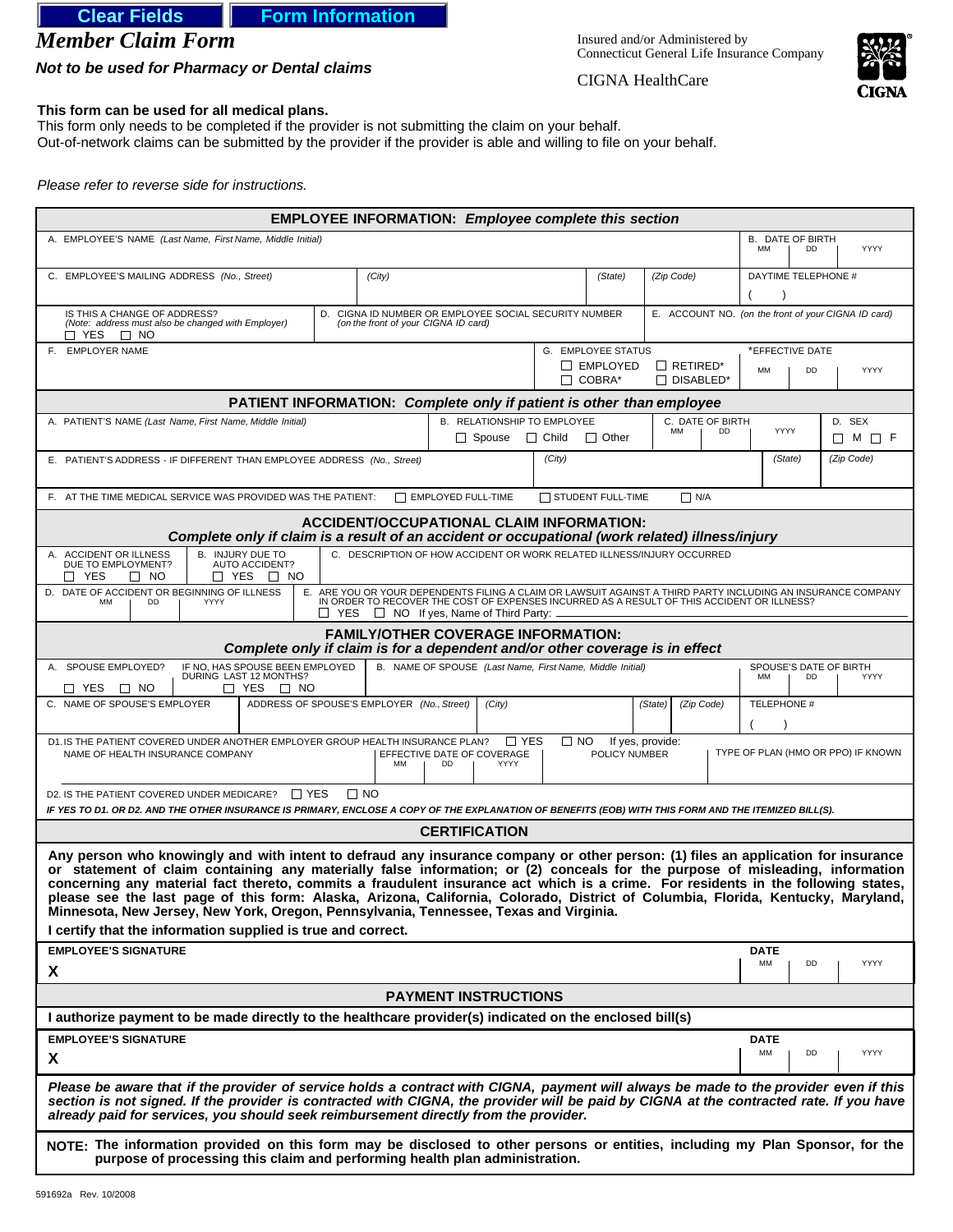## **INSTRUCTIONS FOR FILING A CLAIM**

#### **IMPORTANT**

- **1. This form can be used for all medical plans.** This form only needs to be completed if the provider is not submitting the claim on your behalf. Out-of-network claims can be submitted by the provider if the provider is able and willing to file on your behalf.
- **2.** If you received this claim form electronically, you can fill in the fields by clicking to the right of the first field (Employee's Name) and typing in the information. Remember to click on the Clear Fields button on the top of page 1 after printing out the completed claim form.
- If you are completing this form by hand, use a new printed form rather than a photocopy to ensure the form can be **3.**  scanned into our system. Also, be sure to print clearly and use black ink when you complete the form.
- **4.** Claim must be postmarked within one year of your date of service for claims to be considered payable.
- **5.** Use a separate claim form for each provider and each member of the family. A new form can be obtained from www.cigna.com under HealthCare, Important Forms or by calling Member Services using the toll-free number on your CIGNA ID card.
- 6. Your claim cannot be processed without your ID Number (Employee Section, Block D). Please reference the front of your CIGNA ID card to find this number. Your ID may be the employee's Social Security Number.
- **7.**  You must submit an itemized bill for your claim to be processed. Receipts, balance due statements and cancelled checks are not acceptable replacements for the itemized bill.
- **8.**  ITEMIZED BILLS MUST INCLUDE:

| Employee Name       | <b>Provider Name</b>          | Date of Service    |
|---------------------|-------------------------------|--------------------|
| <b>Patient Name</b> | <b>Provider Address</b>       | Diagnosis          |
| Type of Service     | <b>Provider Tax ID Number</b> | Charge for Service |

- **9.** We suggest you make a copy of your bill(s) and your completed claim form for your records. If you are submitting one claim, please do not paper clip or staple your claim form and bill(s). If you are submitting multiple claims in one envelope, please paper clip the appropriate claim form and itemized bill(s) together.
- Please be aware that payment will be sent to the provider, unless the provider is non-contracted with CIGNA and you **10.**  submit a receipt that shows you paid in full (a zero balance) with your itemized bill and this claim form. CIGNA reserves the right to request additional documentation, such as medical records prior to processing your claim.
- **11.** If the patient has coverage through another health insurance carrier which is considered primary (CIGNA as secondary), you must submit the Explanation of Benefits (EOB) from the insurance carrier for this service along with this completed form and itemized bill.

### **EXPLANATION OF BENEFITS**

You will receive an Explanation of Benefits (EOB) after your claim is processed explaining the charges applied to your deductible and any charges you owe to the provider. Please keep your EOBs for later reference.

#### **MAILING INSTRUCTIONS**

*If you are submitting one claim, please do not paper clip or staple your claim form and bill(s). If you are submitting multiple claims in one envelope, please paper clip the appropriate claim form and itemized bill(s) together.*

Send your *completed claim form* and itemized bill(s) to the **CIGNA address listed on your identification card.**

**If you have additional questions, please contact Member Services using the toll-free number on your ID card.**